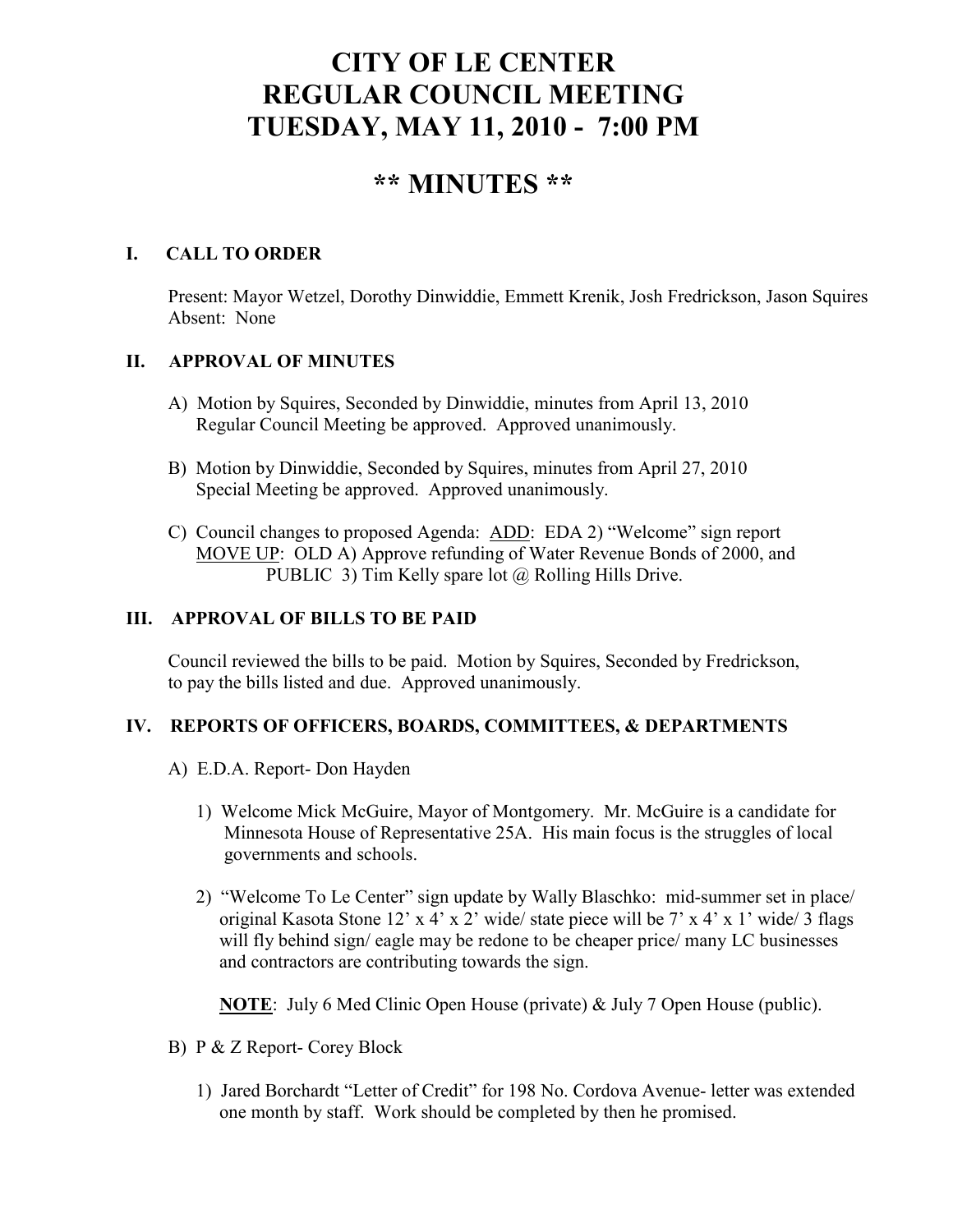C) Municipal Liquor Store

On-Sale Mgr. Mike Nelson gave a brief April report: Sales were \$74,707.00; up \$4,000 from March and same as April 2009.

1) Paul Donna of Northland Securities was present to explain the "Lease Purchase Agreement" for \$150,000 to be financed by the Muni thru First National Bank to purchase the former Elmer's Building: Northland had to set up an "annual appropriation lease" instead of Liquor Revenue Bonds (as originally suggested) to satisfy the state statutes per bond council opinion/ must have a line-item appropriation amount set in the budget each year to make the payment/ had to figure a tax exempt interest rate vs. a taxable rate of interest/ interest rate changed when city was unable to use the revenue bonds to purchase the building. Liquor Committee will recommend a monthly rental \$ amount to the full council.

 Motion by Fredrickson, Seconded by Squires, to approve Resolution No. 2010E, thereby approving the "Lease Purchase Agreement" to finance \$150,000 thru the First National Bank for the purchase of the former Elmer's Building. Roll call vote: Yes= Fredrickson, Squires, Mayor Wetzel. No= Krenik, Dinwiddie. Motion passes by 3-2 vote to approve Resolution No. 2010E.

#### **MOVE UP: OLD BUSINESS A) APPROVE REFUNDING**

Paul Donna of Northland Securities explained the process: city will save approx. \$163,000 over the remaining 30 years of bond payments/ city bond rating improved from Baa1 to A1 due mostly to a banking industry correction for municipalities; this being slightly above average for a city our size. Motion by Squires, Seconded by Krenik, to adopt Resolution No. 2010F, thereby approving the terms of the new refunding of G.O. Water Revenue Bonds of 2000 (\$1,470,000). Approved unanimous.

D) Police Department

Police Chief Pfarr reported on the police activities for month of April: 125 calls/ 2,493 miles patrolled. Pfarr reported: city calls down 10%, miles up 4%/ applied for in-vehicle camera grants/ much destruction in city parks.

E) Water, Sewer, Streets, Parks

Public Works Superintendent Curt Roemhildt gave his monthly report:

- Streets- minor street patching/ plan to patch & sealcoat Rolling Hills Drive and 2004 Street Project streets.
- Parks- Pool to open June  $11<sup>th</sup>/$  Fredrickson Paint Shop doing pool repairs on the collar/ pool is 60 yrs. old.
- Water- Well #4 failed on April  $16^{th}$ / probably not covered by insurance or warranty/ city may have to cover the cost/ many experts trying to determine the exact cause.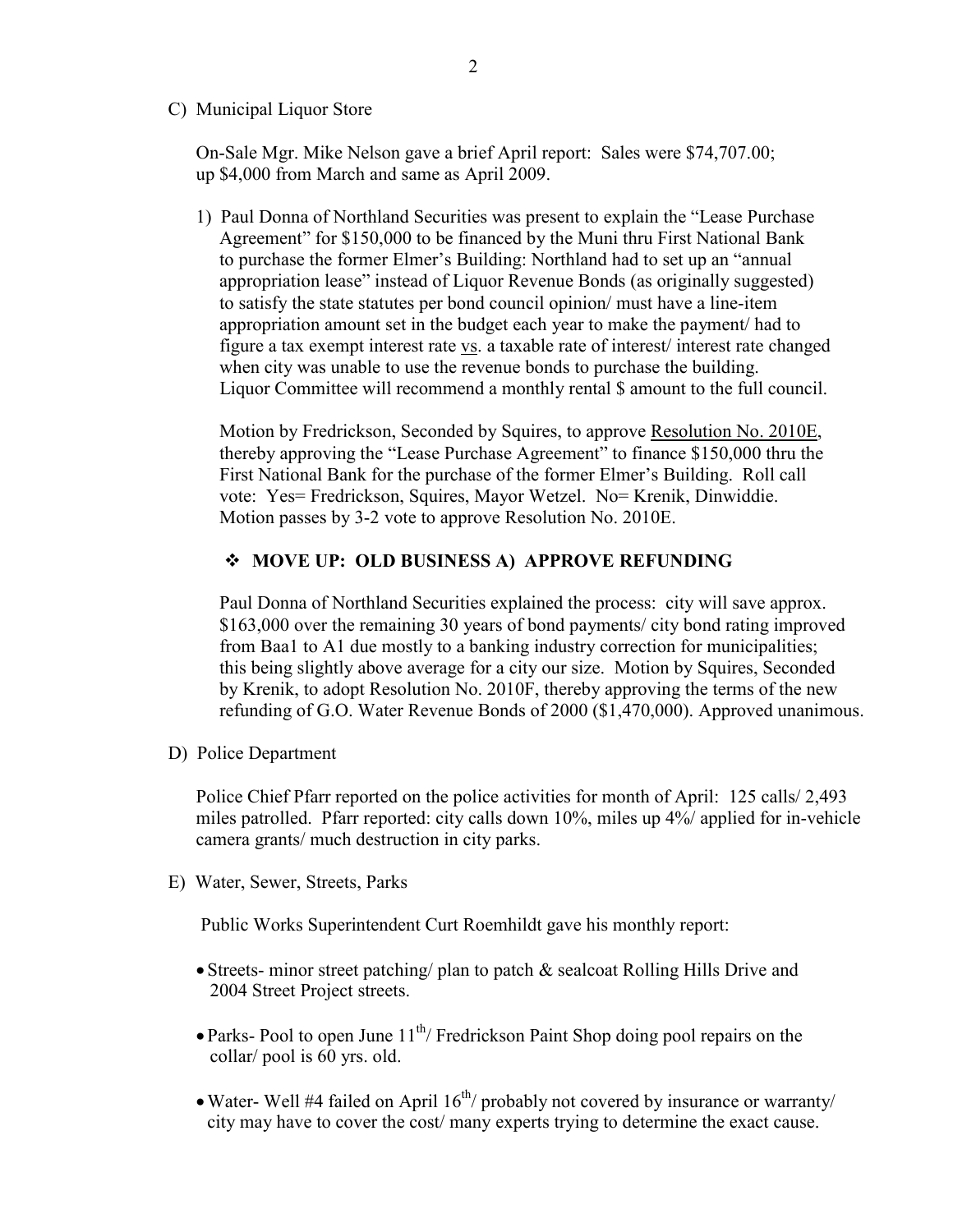Hand-held water meter reader is failing/won't pick up the new meters being installed; must walk right up to the house meter/ we need a new updated reader. Motion by Fredrickson, Seconded by Squires, to purchase a new updated meter reader at a cost of \$5,100.00 from Dakota Supply Group. Approved unanimously.

- F) Bolton & Menk Engineering- Engineer Joel Hawbaker
	- 1) 2010-11 USDA Project- no information on the report status.
	- 2) 2010 Minnesota Street Project- Hawbaker reported we were advertising now in the LC Leader and the Minneapolis Tribune, since the Construction Bulletin folded. Motion by Krenik, Seconded by Fredrickson, to allow City Clerk Collins to proceed with the bonding process as needed. Approved unanimously.

## **V. PUBLIC FORUM**

- 1) Tim Kelly spare lots at 410 E. Sixth Street: He paid \$13,100 back in 1996 for his assessments; what did he get for his \$13,100.00? What did everyone else pay and what did they get on the project? Can he get water service without having to pay sewer too? Can he eventually get sewer service directly into the lift station like he was told back in 1996? Staff and city engineer check into all of this.
- 2) Steve Brockway at 450 South Cordova Avenue was contesting his junk abate nuisance order. He disputes his zoning as "Residential." When did he become zoned residential and not "Business" like he was when he was annexed into the city? He would like to know when his zoning was changed, claims he was never notified. He would like to be able to keep his used mowers outside of his shed. City Clerk pointed out that out side junk storage is not allowed in any zone, whether business or residential, and the outside yard would still have to be cleaned up. Council concurred. Council granted an additional 30 days from May  $15<sup>th</sup>$  to clean the property up.
- 3) Tom Erkel and trailers- he was not present to contest his junk abate nuisance order. His trailers had been moved within the 10 day notice but Mr. Erkel wanted to contest.

Clerk Collins asked council for direction on several additional abate nuisances.

## **VI. OLD BUSINESS**

- A) See above discussion.
- B) Motion by Squires, Seconded by Dinwiddie, to approve the one year lease agreement with Rural Cellular for \$500 per month for tower antenna rent with our provision to renegotiate the contract at the end of the one year included. Approved unanimously.

#### **VII. NEW BUSINESS**

 A) Approve 2010 liquor licenses including: Club Licenses= VFW Post & American Legion. 3.2% beer= Le Center Lanes, Men's Softball League, Braves Baseball, St. Mary's Church Festival, LC Fire Department, LC Community Club, LS County Sheriff's Posse Ride, LC Sportsman's Club, St. Mary's Church Block Party, Cornerstone Pizza & Pasta. Motion by Fredrickson, Seconded by Krenik, to approve licenses. Approved unanimous.